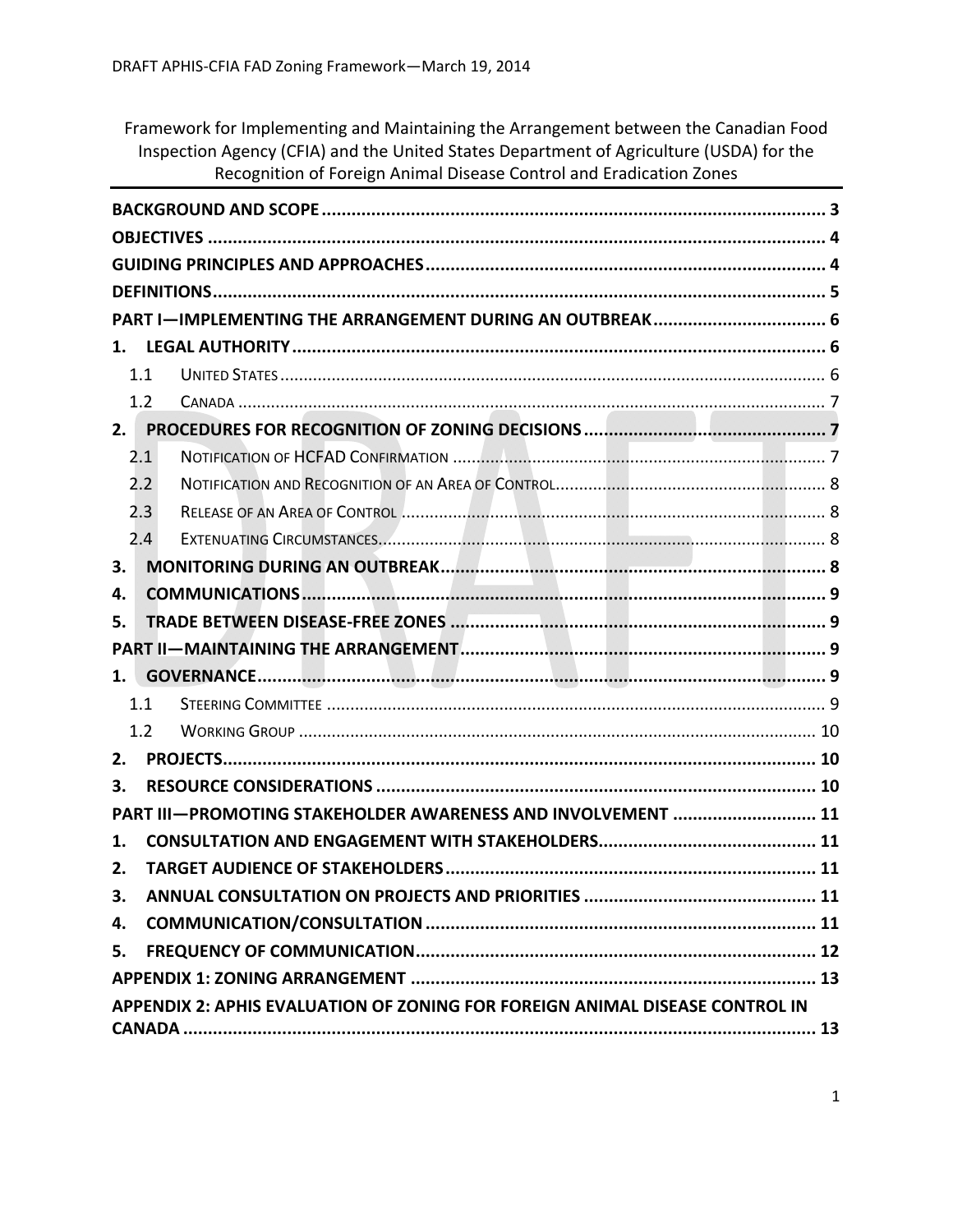| APPENDIX 3: CFIA EVALUATION OF ZONING FOR FOREIGN ANIMAL DISEASE CONTROL IN THE |  |
|---------------------------------------------------------------------------------|--|
|                                                                                 |  |
|                                                                                 |  |
| APPENDIX 5: PROPOSED TERMS OF REFERENCE-STEERING COMMITTEE  15                  |  |
|                                                                                 |  |
|                                                                                 |  |

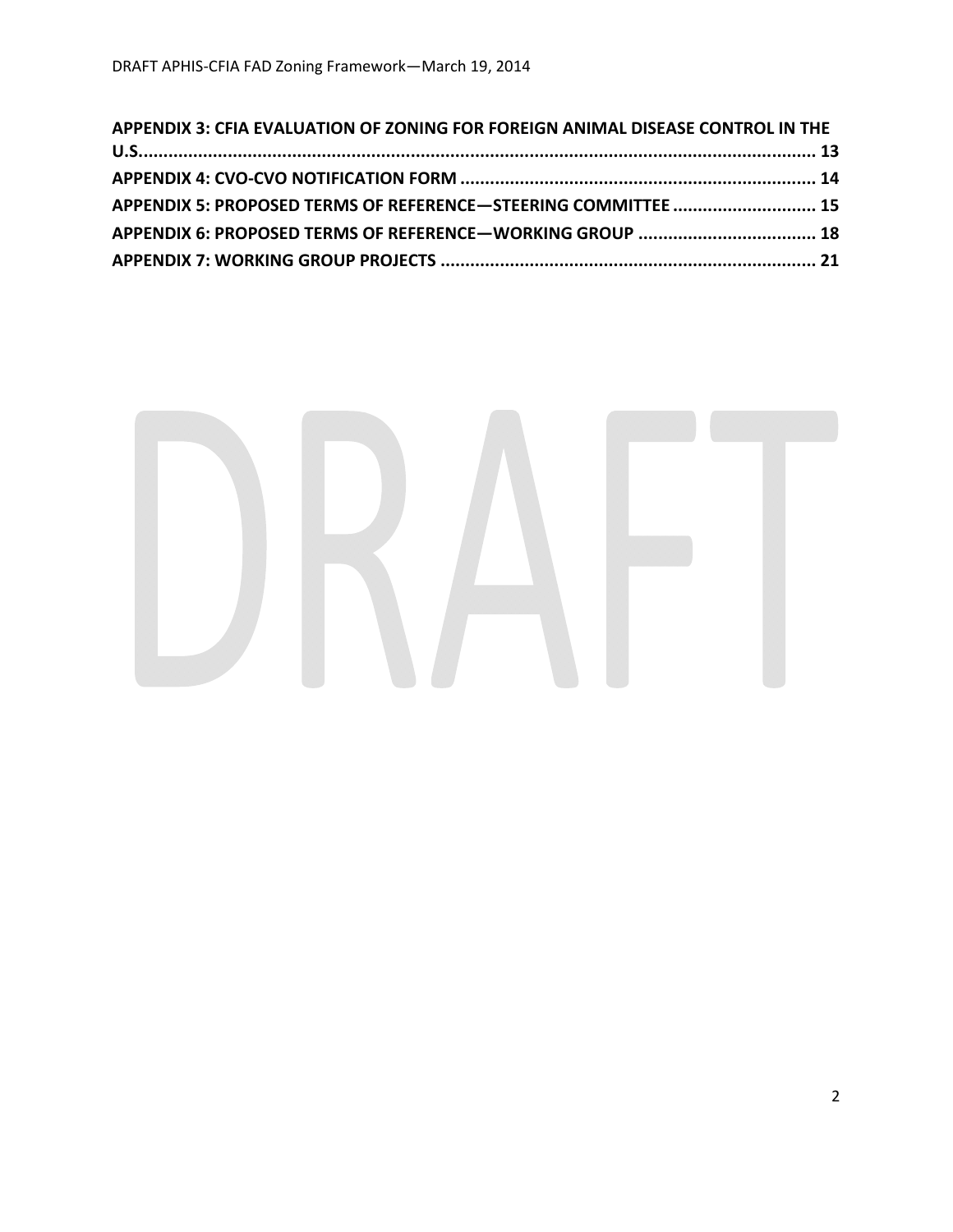# **Background and Scope**

## *Overview*

The United States' President Barack Obama and Canada's Prime Minister Stephen Harper created the Regulatory Cooperation Council (RCC) in 2011 as a mechanism to promote regulatory cooperation and facilitate trade, with resulting benefits for industry and consumers. The RCC provides a forum for increased stakeholder engagement in determining priorities and optimizing resources.

The initial RCC Joint Action Plan outlined 29 initiatives, including Zoning for Foreign Animal Diseases. This initiative prioritized federal efforts to look at ways for Canada and the United States to recognize each other's zoning decisions in the event of a foreign animal disease (FAD) outbreak, with the intent to formalize mechanisms to minimize trade disruptions due to the outbreak while safeguarding animal health in both countries.

## *Zoning principles*

The United States and Canada both have highly contagious FAD (HCFAD) response plans in place that are based on internationally accepted zoning principles. The plans call for establishment of an area of control that consists of a central infected zone surrounded by one or more additional zones. The infected zone is the focus of efforts to eradicate the disease, while the entire area of control is subject to increased surveillance for the disease agent and increased movement restrictions on animals and other commodities that could transmit the disease agent.

The size of an area of control would depend on multiple factors, including the characteristics of the disease agent and transmission pathways; estimates of transmission risk; livestock concentrations and movement patterns; distribution of susceptible wildlife; and natural terrain and jurisdictional boundaries. An area of control may initially be quite large relative to the apparent distribution of cases, particularly if the consequences of failing to contain the disease agent are high. The affected country may elect to modify or redefine the boundaries of an area of control during the course of an outbreak.

The territory outside of an area of control is considered free of the disease. The claim to freedom is largely substantiated by demonstrating through epidemiological investigation and movement tracing that the outbreak is contained within the area of control. The affected country may also elect to increase active or passive surveillance for the disease agent in the disease‐free zone.

# *Zoning for HCFADs*

The United States and Canada entered into an *Arrangement between the Canadian Food Inspection Agency and the United States Department of Agriculture for the Recognition of Foreign Animal Disease Control and Eradication Zones* (hereafter Arrangement) in October 2012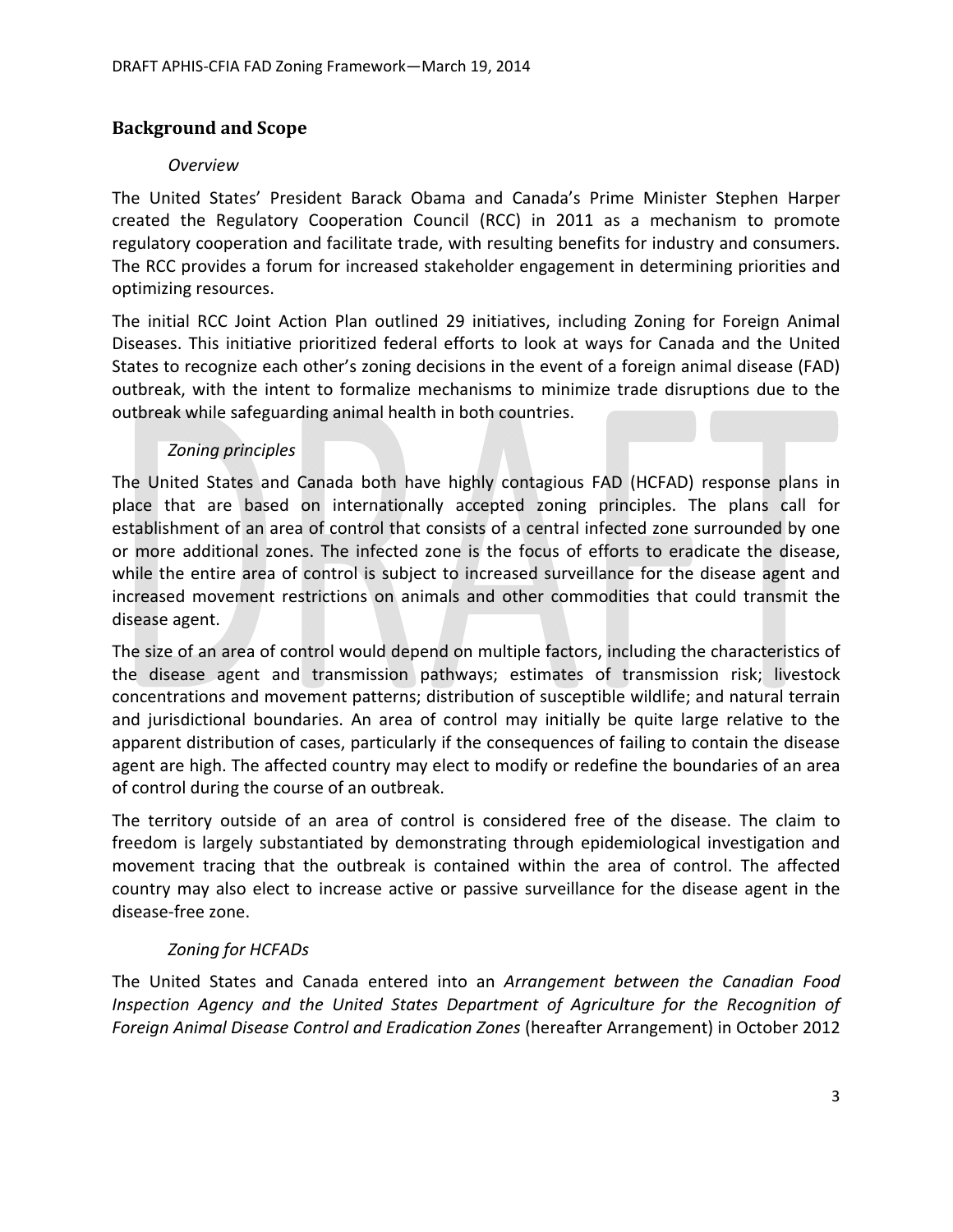(*see* Appendix 1). The intent of the Arrangement is to facilitate recognition by USDA and CFIA of each other's decisions to establish, maintain, and release an area of control. The Arrangement is based on reciprocal evaluations of veterinary infrastructure and emergency response capacity which concluded that both countries can effectively use zoning to control and eradicate an FAD outbreak (*see* Appendices 2 and 3).

The *Framework for Implementing and Maintaining the Arrangement between the CFIA and the USDA for the Recognition of Foreign Animal Disease Control and Eradication Zones* (hereafter Framework) is restricted in scope to HCFAD outbreaks in domestic livestock and does not apply to endemic diseases or to aquatic species, pets, wildlife, or laboratory or research animals. It provides an operational plan for USDA's Animal and Plant Health Inspection Service (APHIS) and CFIA to implement the Arrangement during an HCFAD outbreak, establishes processes for maintaining the Arrangement over time, and outlines a strategy to engage governmental and non‐governmental stakeholders in developing the means and mindset to effectively implement the Arrangement during an HCFAD outbreak.

## **Objectives**

- Establish an operational plan for APHIS and CFIA to recognize each other's zoning decisions for HCFADs in accordance with the Arrangement;
- Institute a structure for maintaining the Arrangement over the long term; and
- Elaborate a strategy for engaging APHIS and CFIA with other stakeholders to develop and maintain the means and mindset necessary to effectively implement the Arrangement during an HCFAD outbreak and minimize cross‐border trade disruptions.

# **Guiding Principles and Approaches**

- 1. Shared responsibility: Preparing for and limiting the negative impacts of an HCFAD outbreak in either the United States or Canada is a concern shared by APHIS, CFIA, and other Federal, State, Provincial, Tribal, and non‐governmental stakeholders. It is therefore necessary to establish mechanisms to:
	- Engage CFIA and APHIS with other stakeholders to cooperatively develop the means and mindset to effectively implement the Arrangement during an HCFAD outbreak;
	- Support joint priority setting and harmonized work planning; and
	- Enhance efficiency through optimization of resources at multiple levels.
- 2. Cooperation: An on‐going cooperative effort between CFIA, APHIS, and other stakeholders in both countries is necessary to maintain the Arrangement over the long term. It is the intent of CFIA and APHIS to:
	- Develop a governance structure and forums to support the sustained effort; and
	- Create an environment in which openness, sharing, and consensus building are encouraged.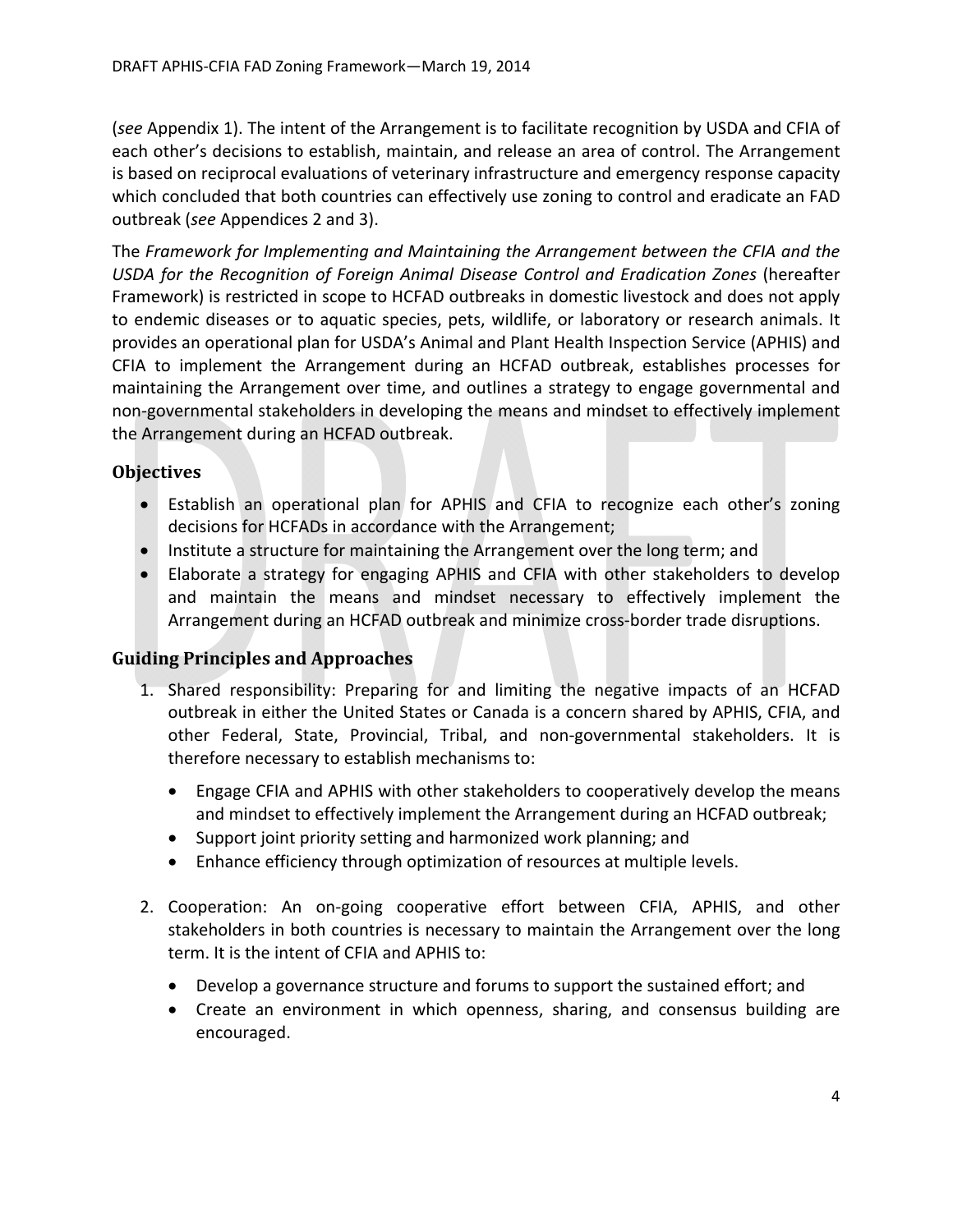- 3. Credibility: In‐depth knowledge of and trust in FAD management practices in both countries is critical to the credibility of the Arrangement among stakeholders and supports good decision-making during an HCFAD outbreak. It is therefore necessary to:
	- Ensure that the Framework remains current and based on internationally accepted principles of risk assessment and risk management;
	- Engage with stakeholders to develop and carry out projects to build support and acceptance of the Arrangement.

# **Definitions**

*Affected country:* A country within which an HCFAD outbreak occurs.

*Area of control:* A geographic region designed to contain an FAD outbreak. The area of control consists of a central infected zone surrounded by one or more additional zones. Area of control as used by APHIS is synonymous with Control Area. Area of control as used by CFIA consists of the Primary Control Zone and the Secondary Control Zone. Area of control also applies to the Disease Control and Eradication Zone as referenced by the Arrangement.

*Arrangement:* The *Arrangement between the Canadian Food Inspection Agency and the United States Department of Agriculture for the Recognition of Foreign Animal Disease Control and Eradication Zones* (*see* Appendix 1).

*Canada:* All ten provinces and 3 territories of Canada.

*Case:* Occurrence of an HCFAD agent in an animal.

*Domestic livestock*: Domestic livestock are those animals that are either bred to be dependent on or are under the control of humans, such as cattle, bison, captive cervids, sheep, goats, pigs, horses, and poultry. For the purposes of this Framework, domestic livestock does not include laboratory or research animals, pets, or aquatic species.

*Disease‐free zone:* A geographic region not included in any area of control. Disease‐free zone is synonymous with Free Area as used by APHIS and Free Zone as used by CFIA.

*Foreign animal disease (FAD):* An existing or emerging animal disease that poses a severe threat to animal health, the economy, and/or human health, is not usually present in a partner country and, if detected, is subject to federally‐mandated control and eradication measures.

*Framework:* The *Framework for Implementing and Maintaining the Arrangement between the CFIA and the USDA for the Recognition of Foreign Animal Disease Control and Eradication Zones* (this document).

*Highly contagious FAD:* An FAD that has the ability to spread in an extremely rapid manner.

*Outbreak:* One or more cases of an HCFAD.

*Partner country:* A country that is a signatory to the Arrangement.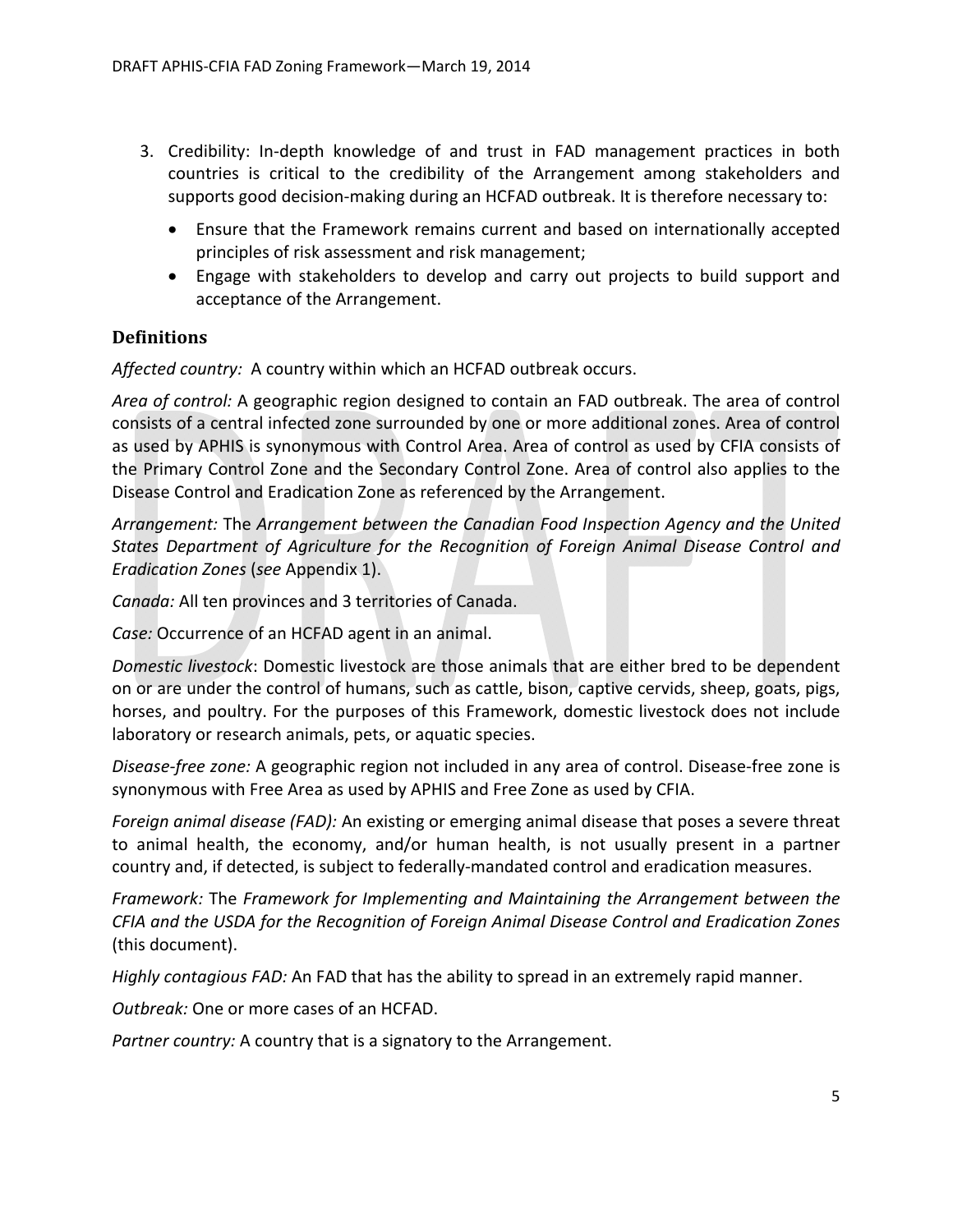*Project:* A specific activity, plan, or task led by the Working Group under this Framework.

*Stakeholder:* Any person or other entity that is or could be affected by the Arrangement or its implementation, or that otherwise has an interest in the Arrangement or its implementation.

*Stamping out:* Carrying out under the authority of the veterinary services, on confirmation of the occurrence of a disease, the destruction of the animals that are infected and those suspected of being infected in the herd and, where appropriate, those in other herds that have been exposed to the disease agent by direct animal to animal contact, or by indirect contact of a kind likely to cause transmission of the disease agent.

*United States:* All of the States of the United States, the District of Columbia, Guam, the Commonwealth of the Northern Mariana Islands, Puerto Rico, the U.S. Virgin Islands, and all other Territories and Possessions of the United States.

World Organization for Animal Health (OIE): An international organization dedicated to improving animal health worldwide.

*Zoning:* Defining a subpopulation of animals on the basis of a distinct health status and geographic boundaries within a country's territory, for the purposes of disease control and international trade.

### **Part I—Implementing the Arrangement during an Outbreak**

### **1. Legal Authority**

This section describes the legal authority in Canada and the United States to make zoning decisions for the control and eradication of an HCFAD and recognize the zoning decisions made by appropriate authorities in the other country.

## **1.1 United States**

APHIS receives its permanent and general regulatory authority from the Animal Health Protection Act (AHPA), 7 U.S.C. 8301 et seq. The AHPA authorizes the Secretary of Agriculture to take actions necessary to prevent, detect, control, and eradicate diseases of animals, including FADs, in order to protect animal health, the health and welfare of people, economic interests of livestock and related industries, the environment, and interstate and foreign commerce in animals and other articles. Title 7 of the Code of Federal Regulations, part 371, delegates this authority down to the Deputy Administrator of Veterinary Services.

APHIS and CFIA recognize the APHIS Deputy Administrator of Veterinary Services—who is also the Chief Veterinary Officer (CVO) of the United States—as the appropriate authority to make zoning decisions for the United States and to recognize zoning decisions made by Canada.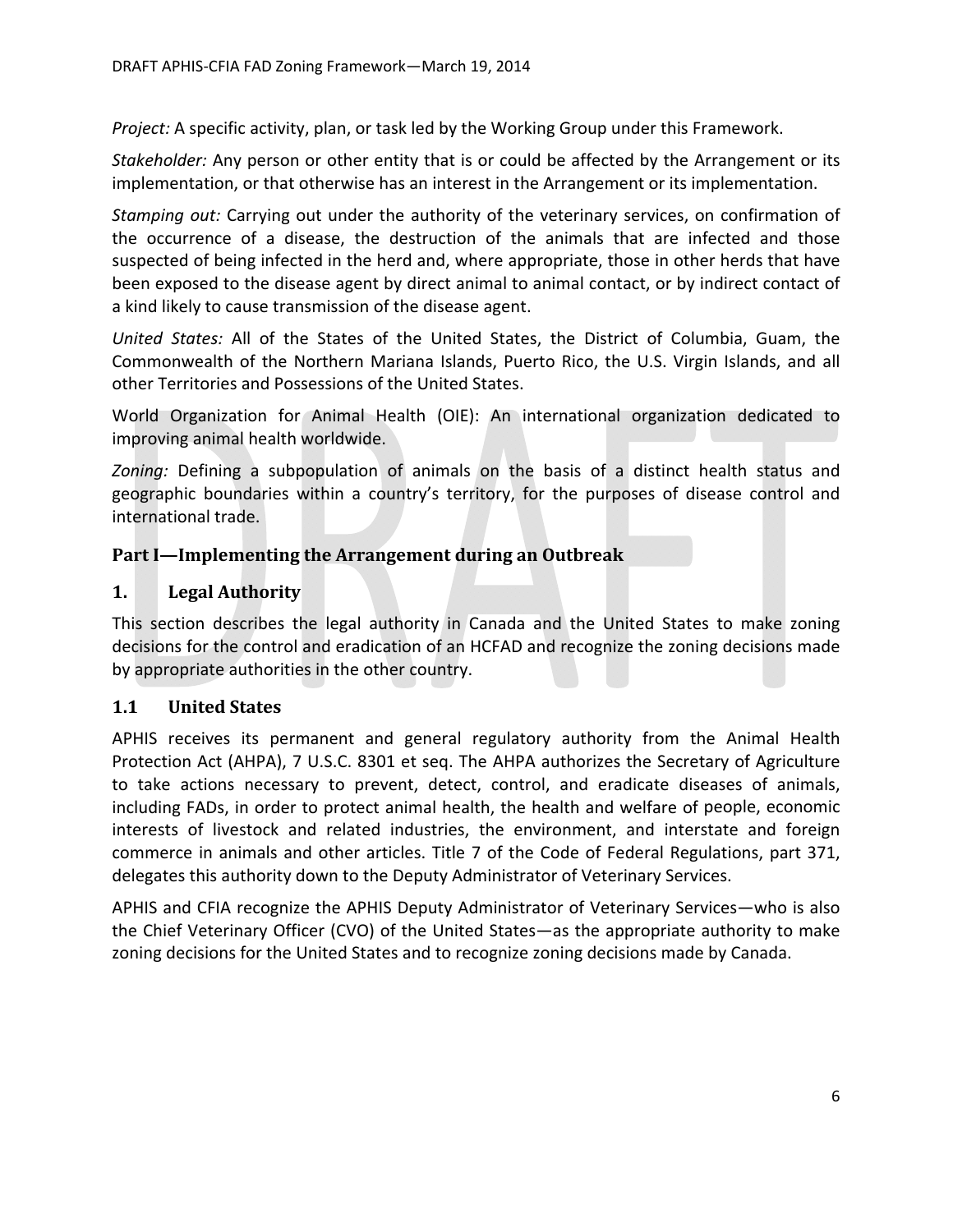# **1.2 Canada**

The CFIA's statutory authority for control of reportable HCFADs is contained in the *Health of Animals Act* of 1990 (the Act). The CFIA applies the Act and pursuant regulations—including the *Health of Animals Regulations*, the *Reportable Diseases Regulations*, and the *Compensation for Destroyed Animals Regulations*—to regulate animal health and zoonotic disease*.* The Act provides, among other things, for CFIA control over importation and exportation of animals, quarantine of infected places, and regulation of animal movement.

Under the Act, the Minister of Agriculture and Agri‐Food Canada may declare an area to be a primary control zone for a particular disease, and may subsequently declare one or more secondary control zones. The CFIA provides advice to the Minister on zoning decisions and is responsible for enforcing Ministerial declarations in accordance with the Act and pursuant regulations.

The CFIA and APHIS recognize the Minister of Agriculture and Agri‐Food Canada as the appropriate authority to make zoning decisions within Canada and the CVO of Canada as the appropriate authority to recognize zoning decisions made by the United States.

# **2. Procedures for Recognition of Zoning Decisions**

## **2.1 Notification of HCFAD Confirmation**

The United States and Canada will notify each other of any and all confirmed detections of an HCFAD in domestic livestock. An initial communication between CVOs will help to ensure that each organization is sensitized to the ramifications of any public announcements and notification of the World Organization for Animal Health (OIE). Additional communications will occur between the corresponding import/export, emergency response, and public affairs staffs of each country as necessary. A timely courtesy communication will occur if an HCFAD is detected in pets or wildlife.

The partner country may initially take appropriate action to safeguard animal health in its territory by prohibiting the importation of any animals and commodities that could transmit the disease agent. The extent of the import restrictions may range from a single state or province to the entire country, depending on the disease agent, the apparent magnitude of the outbreak, and other epidemiological factors. The affected country will notify the partner country when an area of control is established (*see* Section 2.2).

During the outbreak response period, the CVO of the affected country will immediately communicate to the CVO of the partner country any occurrence of the disease outside of an area of control. The partner country may place additional import restrictions until such time as a new area of control is established and reported to the partner country by the CVO of the affected country in accordance with the procedures outlined in Section 2.2.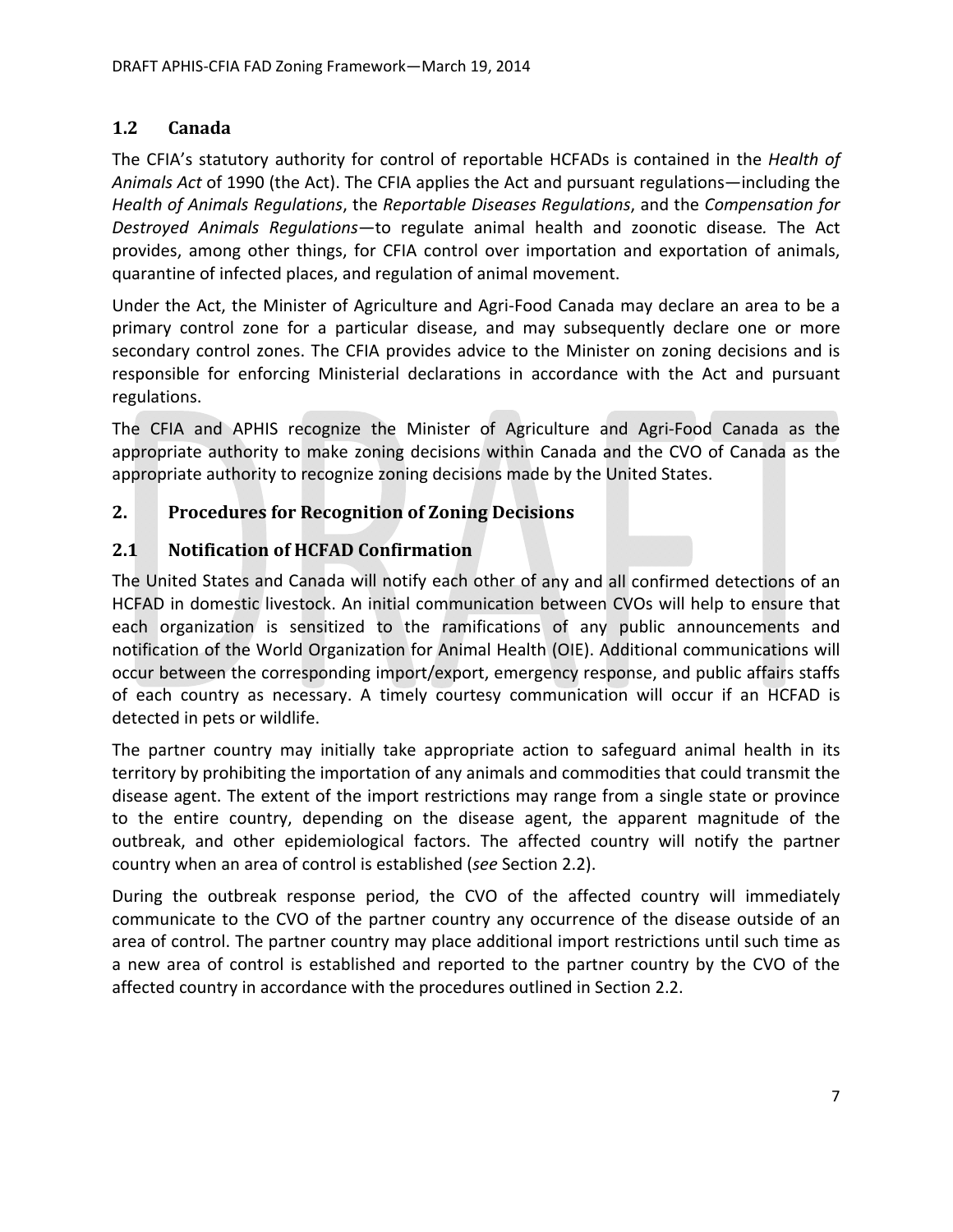# **2.2 Notification and Recognition of an Area of Control**

Using the form in Appendix 4, the CVO of the affected country will notify the CVO of the partner country when an area of control is established in the affected country. The form requests information concerning the disease agent, the outbreak(s), and the response policy, as well as a detailed map and description of the area of control boundaries. The CVO of the affected country must certify that the information provided is accurate and complete, and extend an invitation for one or more qualified staff members of the partner country to embed in and monitor the outbreak response (*see* Section 3).

The CVO of the partner country will review the information provided, countersign the form in the space provided, and return a copy to the CVO of the affected country. S/he will also ensure prompt modification of pertinent import restrictions so that trade between disease‐free zones can occur as described in Section 5.

The CVO of the affected country will notify the CVO of the partner country of any modifications to the boundaries of an area of control during the response period, using the form in Appendix 4.

# **2.3 Release of an Area of Control**

The United States and Canada intend to conduct surveillance in a manner consistent with OIE disease‐specific guidelines as described in the *Terrestrial Animal Health Code* prior to release of restrictions on an area of control. The CVO of the affected country will notify the CVO of the partner country when restrictions on an area of control are released, using the form in Appendix 4. Once the CVO of the partner country countersigns to officially recognize the release, s/he will ensure that pertinent remaining import restrictions are lifted promptly.

# **2.4 Extenuating Circumstances**

Canada and the United States anticipate that most HCFAD outbreaks will be small, focal, and well within the resources of the affected country to contain. However, in rare instances, a widespread, multi-focal, or rapidly progressing HCFAD outbreak may temporarily overwhelm the resources of the affected country and negatively impact its ability to contain the disease agent through zoning. Should this happen, the CVO of the affected country will contact the CVO of the partner country to initiate monitoring as described in Section 3, but will not request recognition of an area of control until two incubation periods have elapsed in which no new cases have occurred outside of the infected zone. If recognition is requested earlier, the CVO of the partner country may elect not to countersign until this time period has elapsed or s/he otherwise determines that the area of control is effectively established.

# **3. Monitoring During an Outbreak**

Both APHIS and CFIA have adopted the Incident Command System (ICS) organizational structure and processes to manage animal health incidents. The CVO of the affected country will invite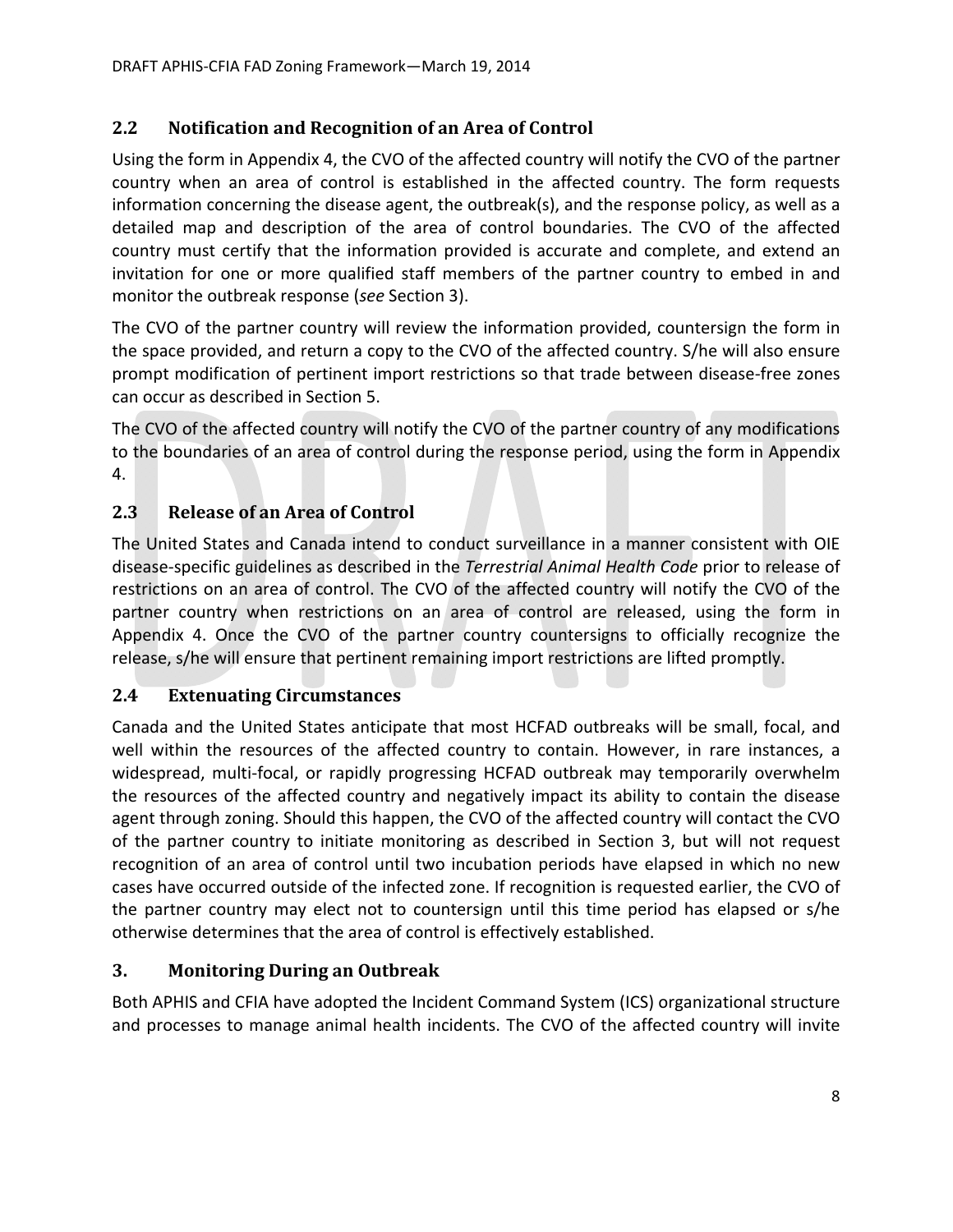the CVO of the partner country to nominate one or more qualified staff members to observe the emergency response, to communicate, liaise, collaborate or offer expert advice and technical support as appropriate.. These staff members may be assigned as Agency Representatives reporting to the Liaison Officer on the ICS Command Staff, as Liaisons to the Multiagency Coordination Group, or to a similar position. Regardless, they will participate in briefings, routinely receive briefing materials/notifications, and act as liaisons for the partner country.

## **4. Communications**

Each country will follow the internal and external communication procedures established in its own emergency response plans, guidelines, manuals, and/or standard operating procedures in the event of an HCFAD outbreak within its territory. Each country will also follow procedures established by pertinent APHIS and CFIA staff to communicate import restrictions to the ports, industry, states and provinces, and other stakeholders, and address questions about the Arrangement and trade with disease‐free zones in the affected country. APHIS and CFIA public affairs staff will coordinate their activities to ensure consistency of the message.

## **5. Trade Between Disease‐free Zones**

Prior to establishment and recognition of an area of control, the extent of trade will be governed by the movement restrictions put in place by the affected country and the import restrictions enacted by the partner country. Once the CVO of the partner country officially recognizes an area of control within the affected country, normal trade may resume from the disease‐free zone. Export health certificates for any animals and commodities that could be infected with or contaminated by the disease agent must state that the animal or commodity did not reside in or pass through an established area of control.

## **Part II—Maintaining the Arrangement**

Maintaining the Arrangement requires both a governance structure designed to keep the Arrangement and underlying evaluations current over time and ongoing projects and other activities designed to foster credibility of the Arrangement among all stakeholders.

### **1. Governance**

### **1.1 Steering Committee**

A Steering Committee will have primary responsibility for preserving the concept and intent of the Arrangement and promoting the engagement and active participation of stakeholders in its implementation. The Steering Committee will be composed of senior-level representatives of APHIS and CFIA and will have the authority and responsibility to approve resources for use under this Framework, oversee the Working Group, and make determinations regarding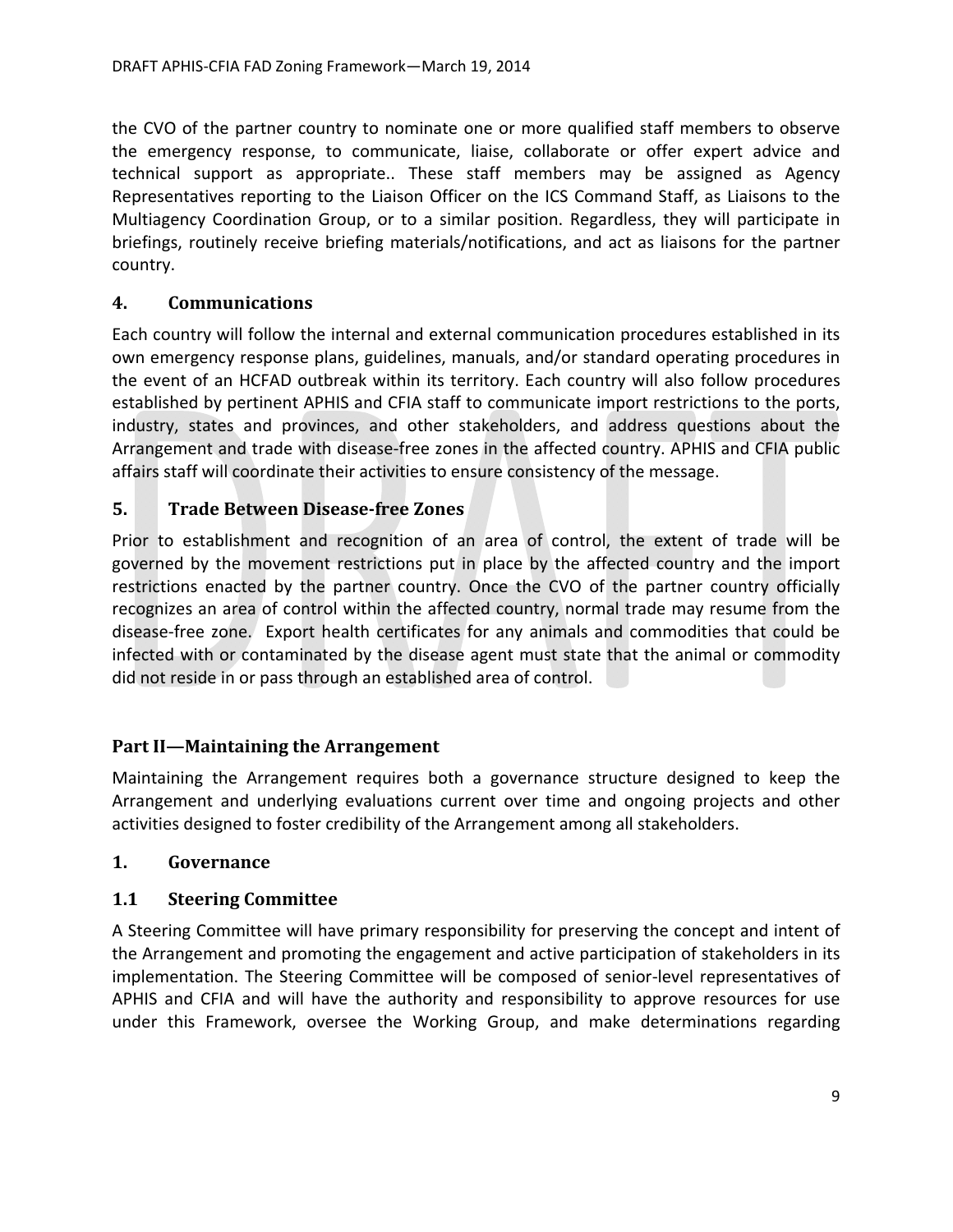Working Group recommendations on projects, the Arrangement, this Framework, and other matters.

Proposed Terms of Reference for the Steering Committee are provided in Appendix 5.

# **1.2 Working Group**

A Working Group will have primary responsibility for reaching out to other stakeholders, primarily through a series of projects, to cooperatively develop the means and mindset to effectively implement the Arrangement, in advance of an HCFAD outbreak. The Working Group will be responsible for keeping the document supporting the Arrangement current, including this Framework, the evaluations, and the Arrangement itself.

The Working Group will be composed of individuals from CFIA and APHIS who have appropriate and complementary professional, technical, or specialist skills. This includes, but is not limited to, subject matter experts in regionalization, emergency preparedness and response, import/export, and other disciplines as required.

Proposed Terms of Reference for the Working Group are provided in Appendix 6.

# **2. Projects**

In the context of this Framework, a project is a specific activity, plan, or task in support of emergency preparedness, led by the Working Group to foster credibility and facilitate implementation of the Arrangement. The Working Group will identify projects in consultation with other stakeholders (see Part III), taking into account existing venues and opportunities (joint training, cross‐border exercises, etc.).

Other stakeholders are encouraged to conduct their own activities in support of zoning recognition, coordinating and collaborating with the Working Group as appropriate.

Current, proposed, and completed Working Group projects are listed in Appendix 7.

## **3. Resource Considerations**

Projects conducted under this Framework will require commitment and dedication of resources by both Canada and the United States in order to be successful. This Framework does not impose specific resource obligations on either country; however, each country will be responsible for the costs incurred in each party's interest related to the support of the Arrangement. In addition, completion of projects is contingent on resource availability.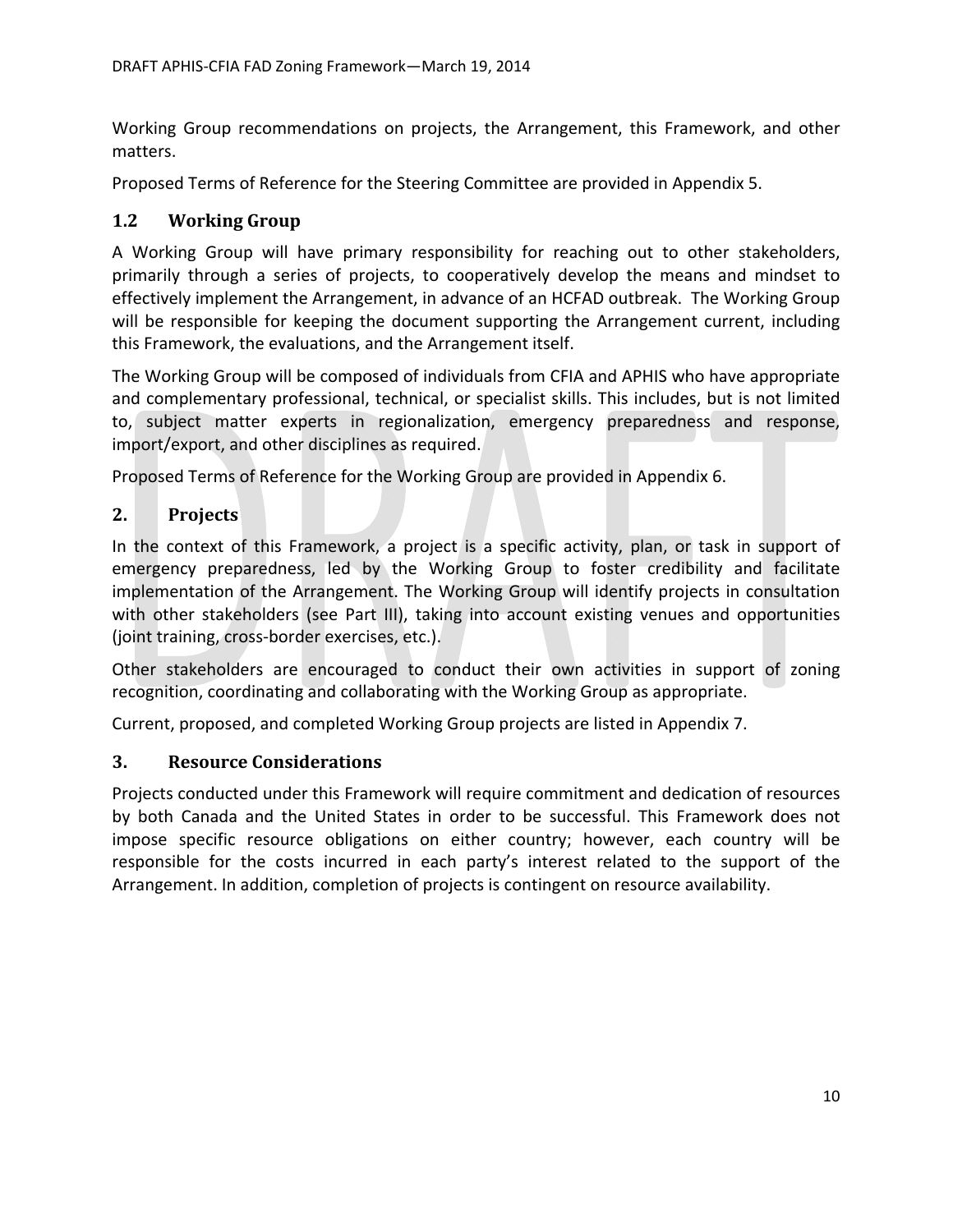# **Part III—Promoting Stakeholder Awareness and Involvement**

## **1. Consultation and Engagement with Stakeholders**

The active involvement of governmental and non‐governmental stakeholders in both Canada and the United States is critical to the success of this RCC initiative. APHIS and CFIA plan to solicit stakeholder input in implementing and maintaining the Arrangement and share that information through public meetings on RCC activities and accomplishments.

Decisions on Working Group projects and priorities will be made by the Steering Committee, taking into account the views of stakeholders. The Working Group will determine the best mechanism to ensure stakeholders are provided with progress updates and opportunities for input on projects and priorities.

## **2. Target Audience of Stakeholders**

The target audience of stakeholders will include but is not limited to several categories of interested groups and individuals, both in the United States and in Canada. The list below is **not comprehensive** but merely serves as guidance for the outreach efforts of the Steering Committee and Working Group.

## **Target Audience**

- Livestock and meat trade associations
- Livestock farmers' associations
- Federal, State, Tribal, and Provincial animal health officials
- Tribal and Aboriginal groups
- Other public officials/agencies
- General public

## **3. Annual Consultation on Projects and Priorities**

The CFIA and APHIS will formally solicit feedback at least once per year on existing Working Group projects and priorities. The agencies will also solicit proposals for additional projects for consideration under this Framework. This will occur via a mechanism such as a webinar, joint town hall meeting, Federal Register Notice, or e‐mail solicitation (such as through the APHIS Stakeholder Registry) and will take place prior to the annual Steering Committee meeting.

## **4. Communication/Consultation**

In addition to the annual stakeholder consultation on projects and priorities, the Working Group Co‐chairs will coordinate ongoing stakeholder engagement through appropriate modes of communication, such as webinars, conference calls, face-to-face meetings, internet notices, or other means necessary to solicit input and provide updates on projects and priorities.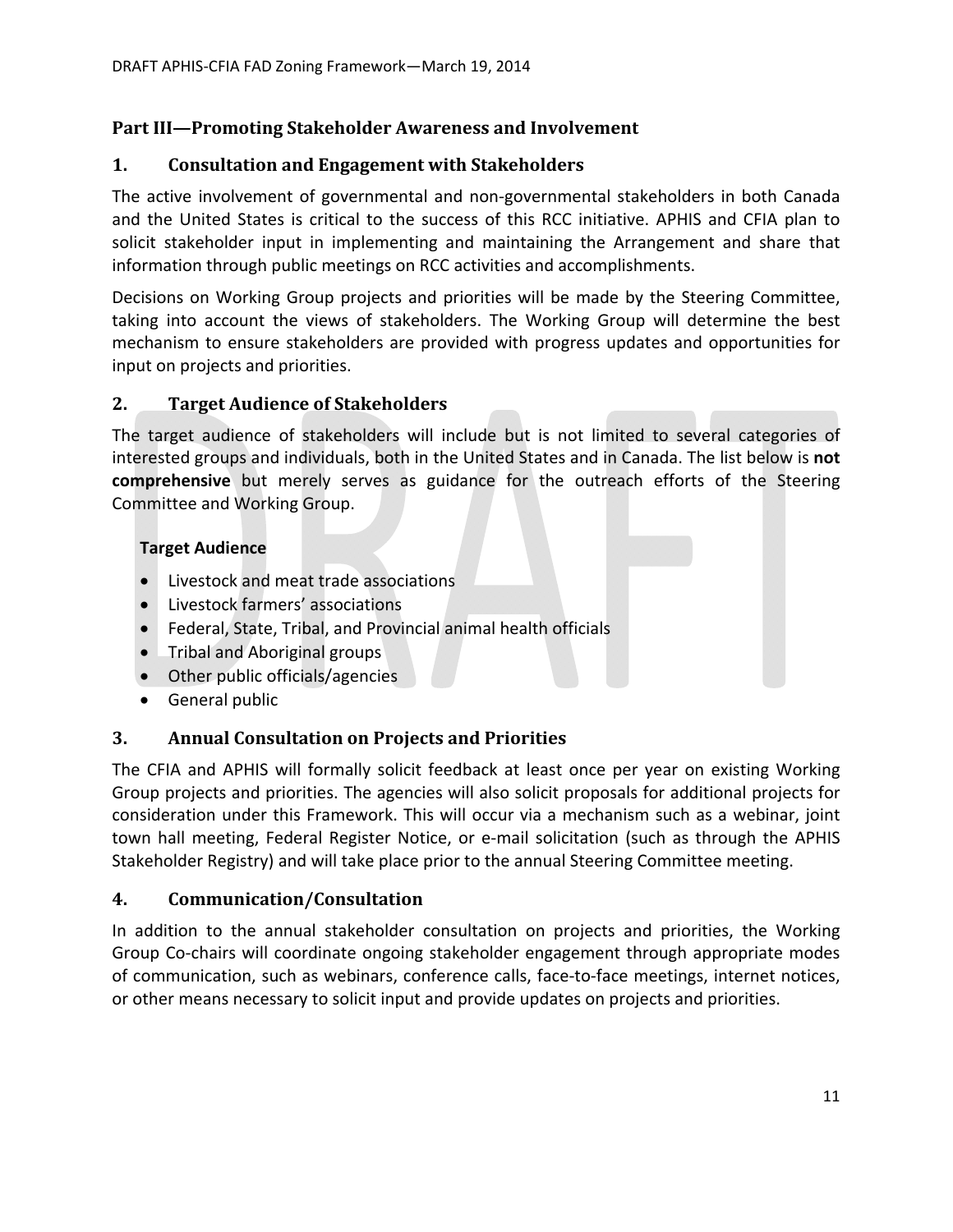APHIS and CFIA will also provide updates on projects that are carried out under this Framework to other stakeholders using established forums such as Cross‐Border Livestock Health Association meetings, national and regional United States Animal Health Association meetings, and the National Farmed Animal Health and Welfare Council.

## **5. Frequency of Communication**

Frequency of communication will depend on both the needs of individual projects and the degree of stakeholder participation and interest.

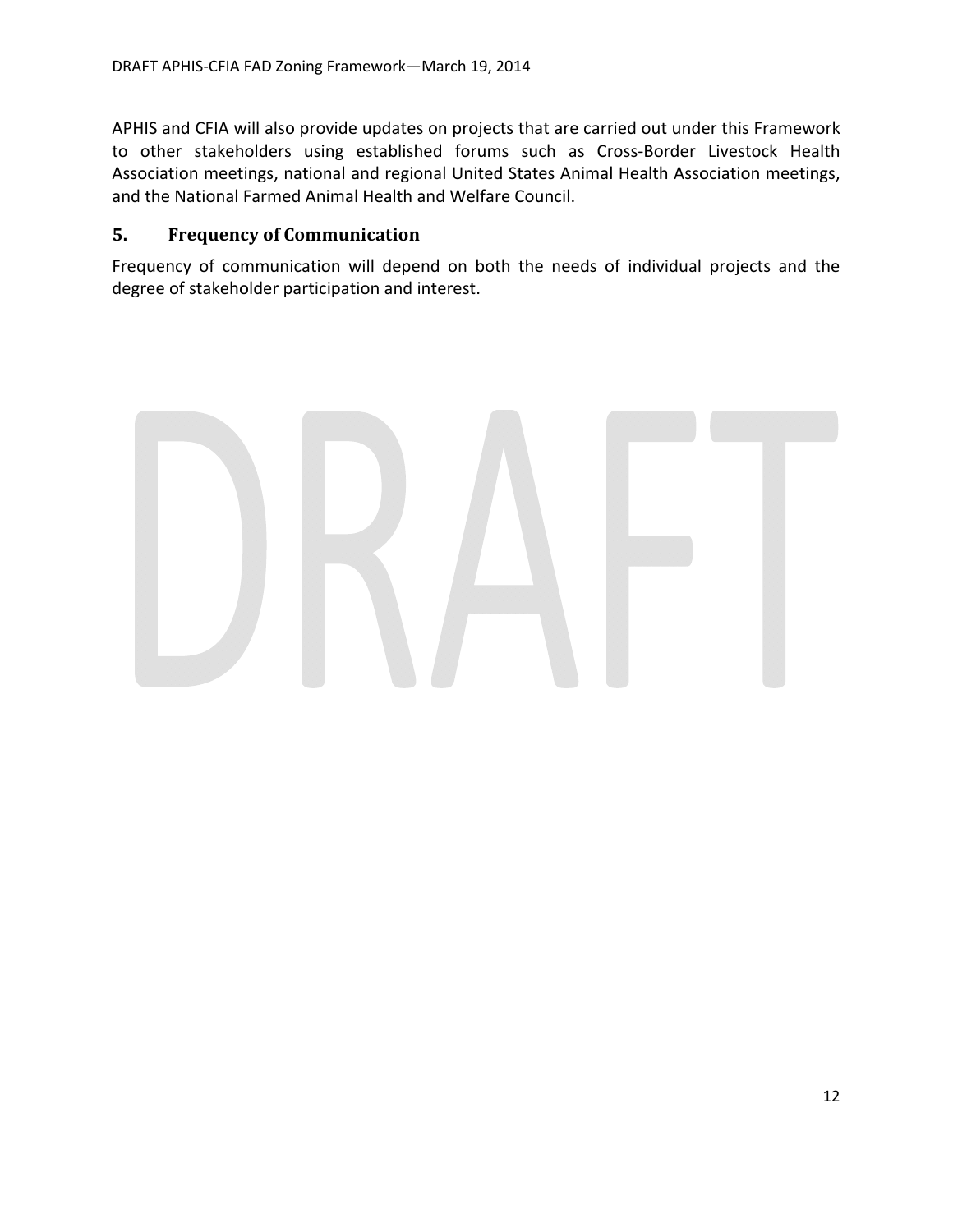## **Appendix 1: Zoning Arrangement**

[Will be appended to final]

## **Appendix 2: APHIS Evaluation of Zoning for Foreign Animal Disease Control in Canada**

[Will be appended to final]

# **Appendix 3: CFIA Evaluation of Zoning for Foreign Animal Disease Control in the U.S.**

[Will be appended to final]

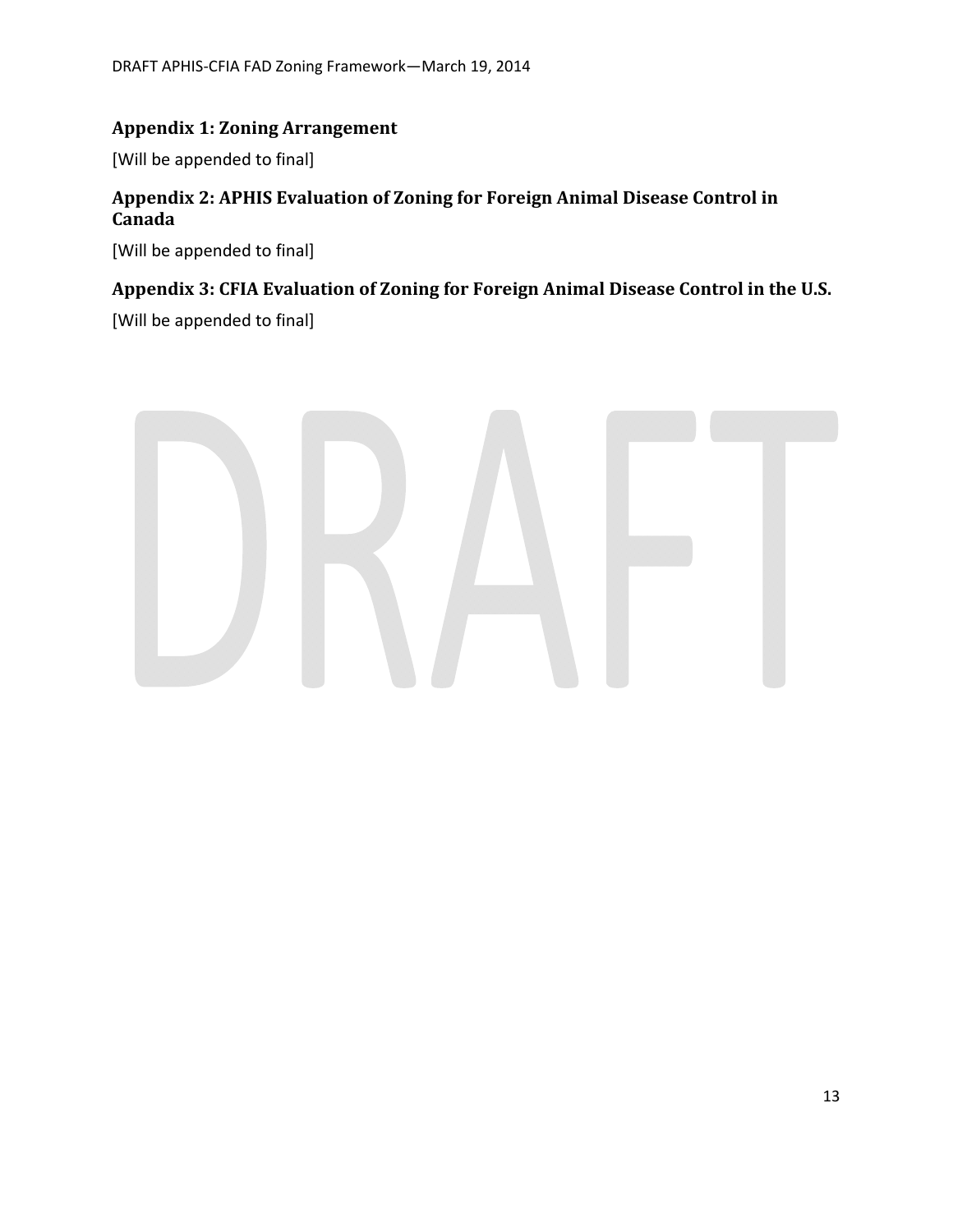# **Appendix 4: CVO‐CVO Notification Form**

| <b>Affected Country</b>                                                                                                                                                                                                       |                                                                                    |  |
|-------------------------------------------------------------------------------------------------------------------------------------------------------------------------------------------------------------------------------|------------------------------------------------------------------------------------|--|
| <b>Disease Agent</b>                                                                                                                                                                                                          |                                                                                    |  |
| <b>Zoning Decision</b>                                                                                                                                                                                                        | New area of control                                                                |  |
|                                                                                                                                                                                                                               | Change to existing area of control                                                 |  |
|                                                                                                                                                                                                                               | Release of area of control                                                         |  |
| <b>Outbreak</b><br><b>Summary</b>                                                                                                                                                                                             | Briefly summarize the outbreak to date or provide links to OIE reports:            |  |
| <b>Boundaries</b>                                                                                                                                                                                                             | Provide a written description of the area of control boundaries and attach<br>map: |  |
| <b>Response Policy</b>                                                                                                                                                                                                        | Other (describe below)<br><b>Stamping out</b>                                      |  |
|                                                                                                                                                                                                                               |                                                                                    |  |
| Invitation for Monitoring: I hereby invite one or more qualified staff members of the partner<br>country to embed in and monitor the outbreak response, beginning immediately. Please contact<br>the person below to arrange. |                                                                                    |  |
| Contact name:                                                                                                                                                                                                                 |                                                                                    |  |
| Title:                                                                                                                                                                                                                        |                                                                                    |  |
| Email:                                                                                                                                                                                                                        |                                                                                    |  |
| Phone:                                                                                                                                                                                                                        |                                                                                    |  |

### **Notification of Zoning to Control a Foreign Animal Disease Outbreak**

**Certification:** *I certify that the information above is accurate and complete to the best of my knowledge, and request recognition of these zoning decisions for the purposes of U.S.‐Canada trade.* 

\_\_\_\_\_\_\_\_\_\_\_\_\_\_\_\_\_\_\_\_\_\_\_\_\_\_\_\_\_\_\_\_\_\_\_\_\_\_\_\_\_\_\_\_\_\_\_ \_\_\_\_\_\_\_\_\_\_\_\_\_\_\_\_\_\_\_\_

Signature of the CVO of the affected country **Signature of the CVO** of the affected country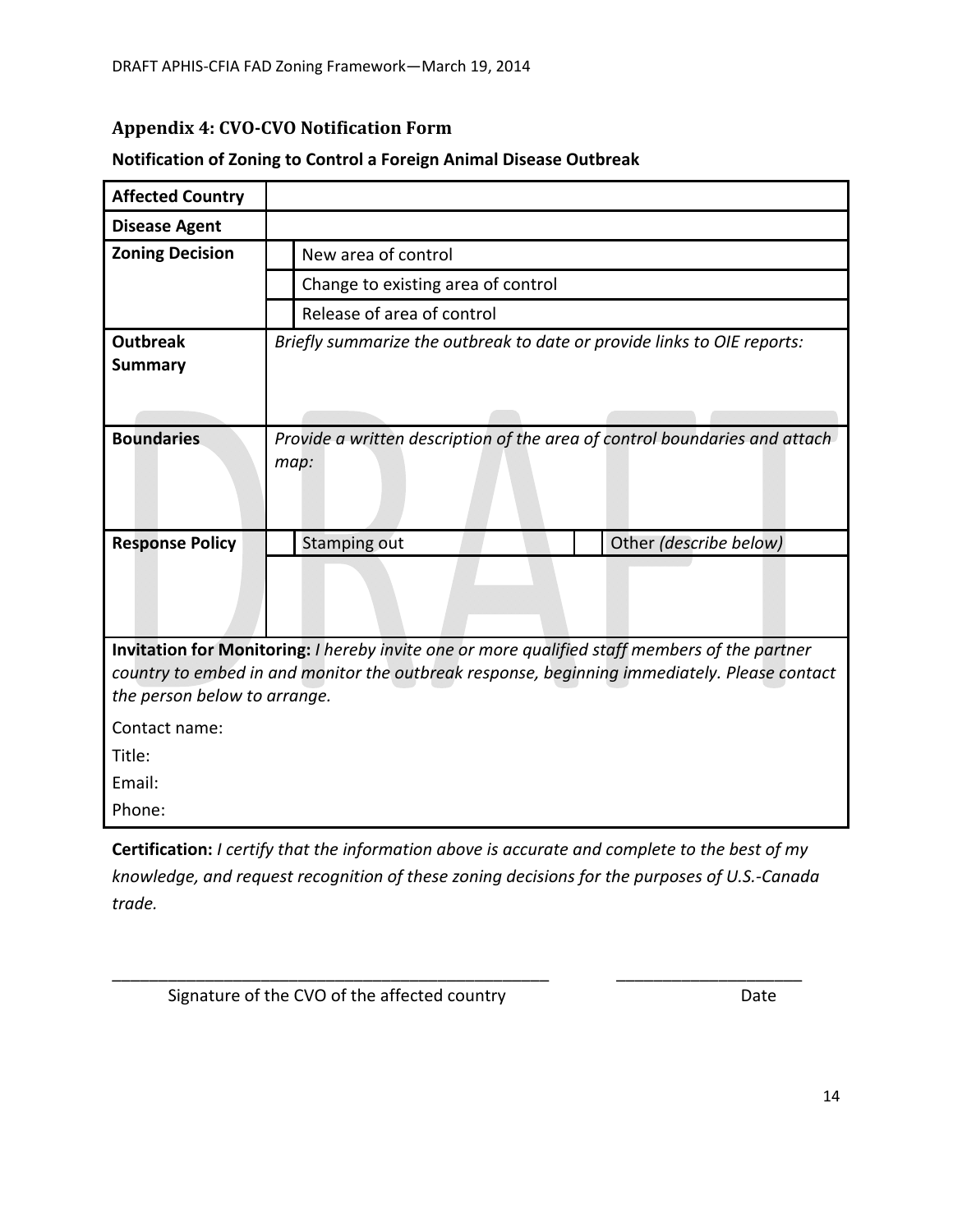**Approval:** *I have reviewed the above information and approve recognition of these zoning decisions by my agency for the purposes of U.S.‐Canada trade.* 

\_\_\_\_\_\_\_\_\_\_\_\_\_\_\_\_\_\_\_\_\_\_\_\_\_\_\_\_\_\_\_\_\_\_\_\_\_\_\_\_\_\_\_\_\_\_\_ \_\_\_\_\_\_\_\_\_\_\_\_\_\_\_\_\_\_\_\_

Signature of the CVO of the partner country **Signature COV** Date

## **Appendix 5: Proposed Terms of Reference—Steering Committee**

### **Overview**

The United States and Canada entered into an *Arrangement between the Canadian Food Inspection Agency and the United States Department of Agriculture for the Recognition of Foreign Animal Disease Control and Eradication Zones* (hereafter Arrangement) in October 2012 (*see* Appendix 1). In support of the Arrangement, a *Framework for Implementing and Maintaining the Arrangement between the CFIA and the USDA for the Recognition of Foreign Animal Disease Control and Eradication Zones* (hereafter Framework) was jointly developed by a bilateral working group. The Framework describes a governance structure that consists of a Steering Committee and a Working Group that is designed to keep the Arrangement and underlying evaluations current over time.

### **Purpose and Scope**

The Steering Committee will have primary responsibility for preserving the concept and intent of the Arrangement and promoting the engagement and active participation of stakeholders in its implementation.

#### **Membership**

The Steering Committee is composed of senior-level representatives of APHIS and CFIA, appointed to the Steering Committee by the head of their respective Agency. Co-chairs are also appointed by each Agency.

### **Responsibilities**

The Steering Committee has primary responsibility for preserving the concept and intent of the Arrangement and promoting the engagement and active participation of stakeholders in its implementation.

The Steering Committee has the authority and responsibility to:

- Appoint Working Group Co-chairs;
- Maintain corporate memory of the Arrangement;
- Prioritize projects appropriate to this Framework;
- Review and approve, as appropriate, Working Group project work plans;
- Support the Working Group and foster participation of Working Group members in bilateral discussions to explore areas for collaboration and cooperation;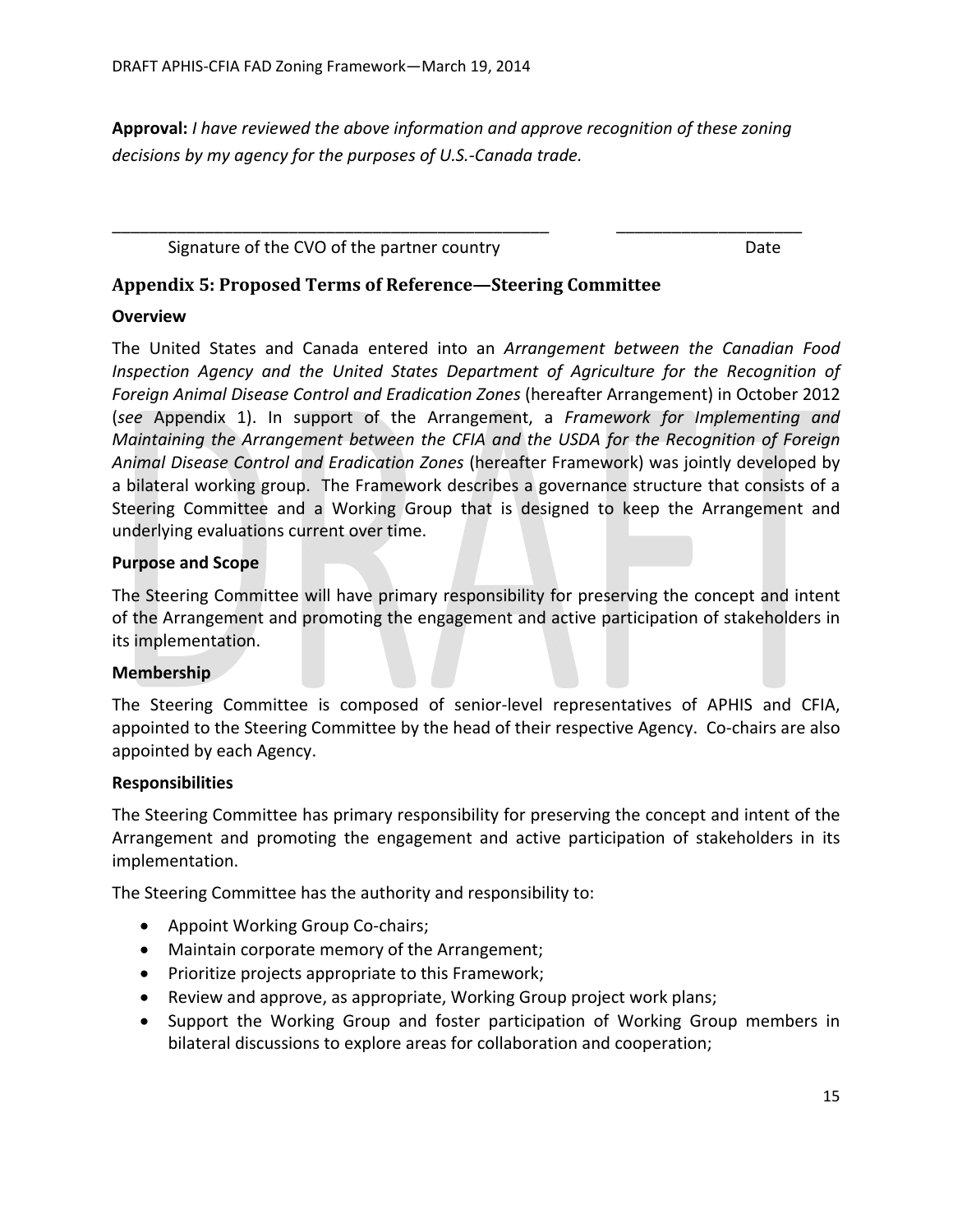- Secure resources for completion of projects;
- Request progress and other reports from the Working Group Co-chairs;
- Make determinations regarding Working Group recommendations, including recommendations to amend the Arrangement or this Framework; and
- Decide on, and take or task to the Working Group, further actions as necessary to ensure effective implementation of the Arrangement.

### **Administration**

The Steering Committee will meet annually and will communicate as necessary throughout the year. Additional meetings may be convened at the request of any Steering Committee member. The time and place for the meetings will be determined by the Steering Committee Co-chairs.

### **Guidance**

- In Canada, guidance will be provided by the Senior Management Committee of the CFIA with input from the Animal Health Business Line Committee, particularly the animal health executive directors in Science, Programs and Operations.
- In the United States, guidance will be provided by the Veterinary Services (VS) Executive Team with input from the VS Leaders Working Group, particularly the pertinent directors from the National Import Export Services and the Surveillance, Preparedness and Response Services.

### **Reporting**

- In Canada, to the Senior Management Committee of the CFIA and to the Regulatory Cooperation Council group within CFIA.
- In the United States, to the Veterinary Services Executive Team and to the Regulatory Cooperation Council group within APHIS.

## **Communications**

- The Steering Committee will meet at the call of the Co-chairs, but at least once annually;
- Decisions will be recorded and the record made available to all Steering Committee members and the Working Group Co-chairs;
- The Steering Committee Co-chairs will communicate Committee recommendations and decisions to the entities to which they report, the Working Group Co-chairs, and others as appropriate;
- Steering Committee reports and other formal communications will be reviewed by the Committee Co‐chairs and approved by the Committee Members as necessary.

### **Governance**

- Decision‐making in the Steering Committee will be by consensus.
- Tasks will be shared among Committee members or delegated to the Working Group.

### **Relationships**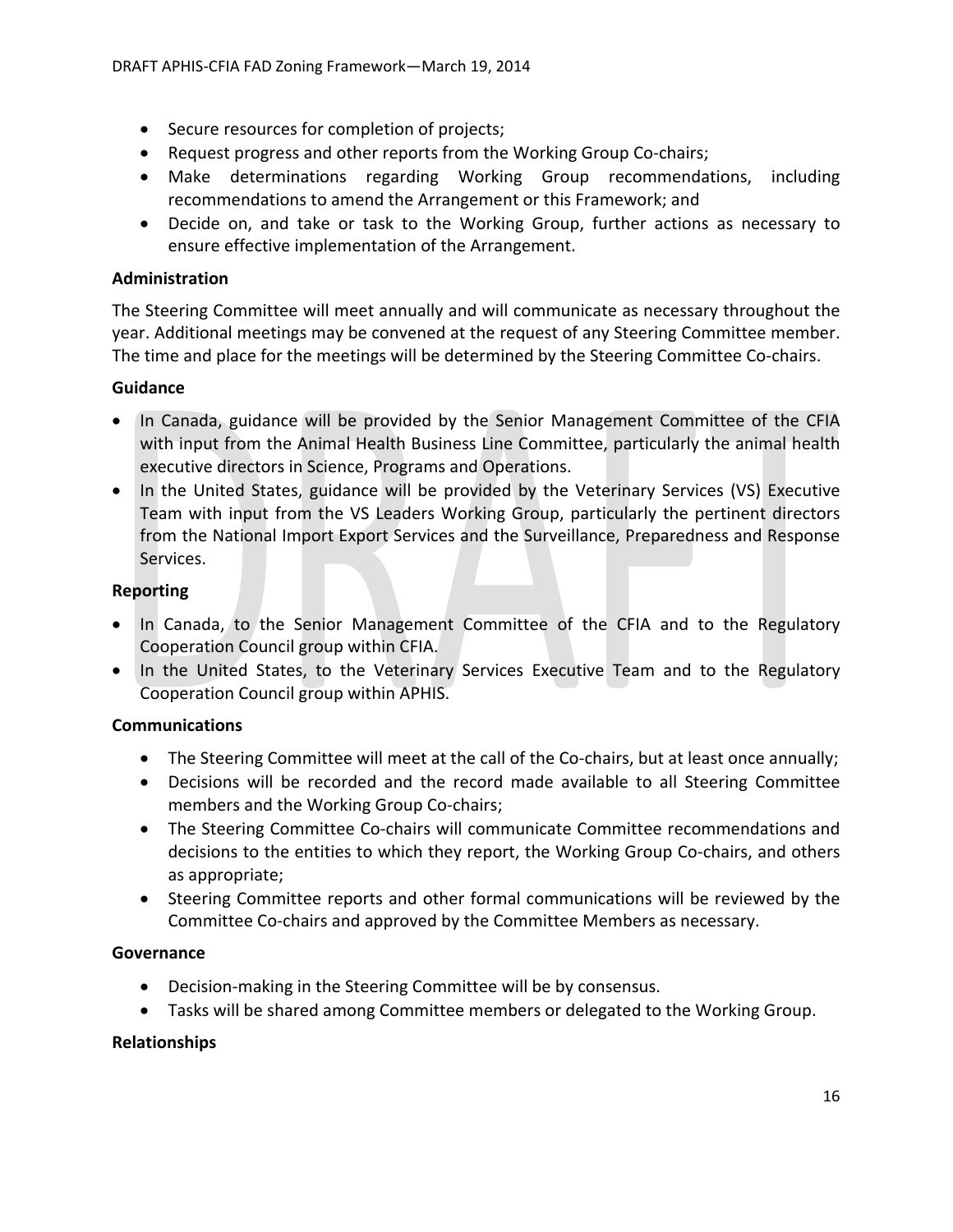*To be developed by the Steering Committee but may include other Regulatory Cooperation Council/Beyond the Borders initiatives,* 

### **Amendments**

Amendments to this document may be made by consensus of the Steering Committee members.

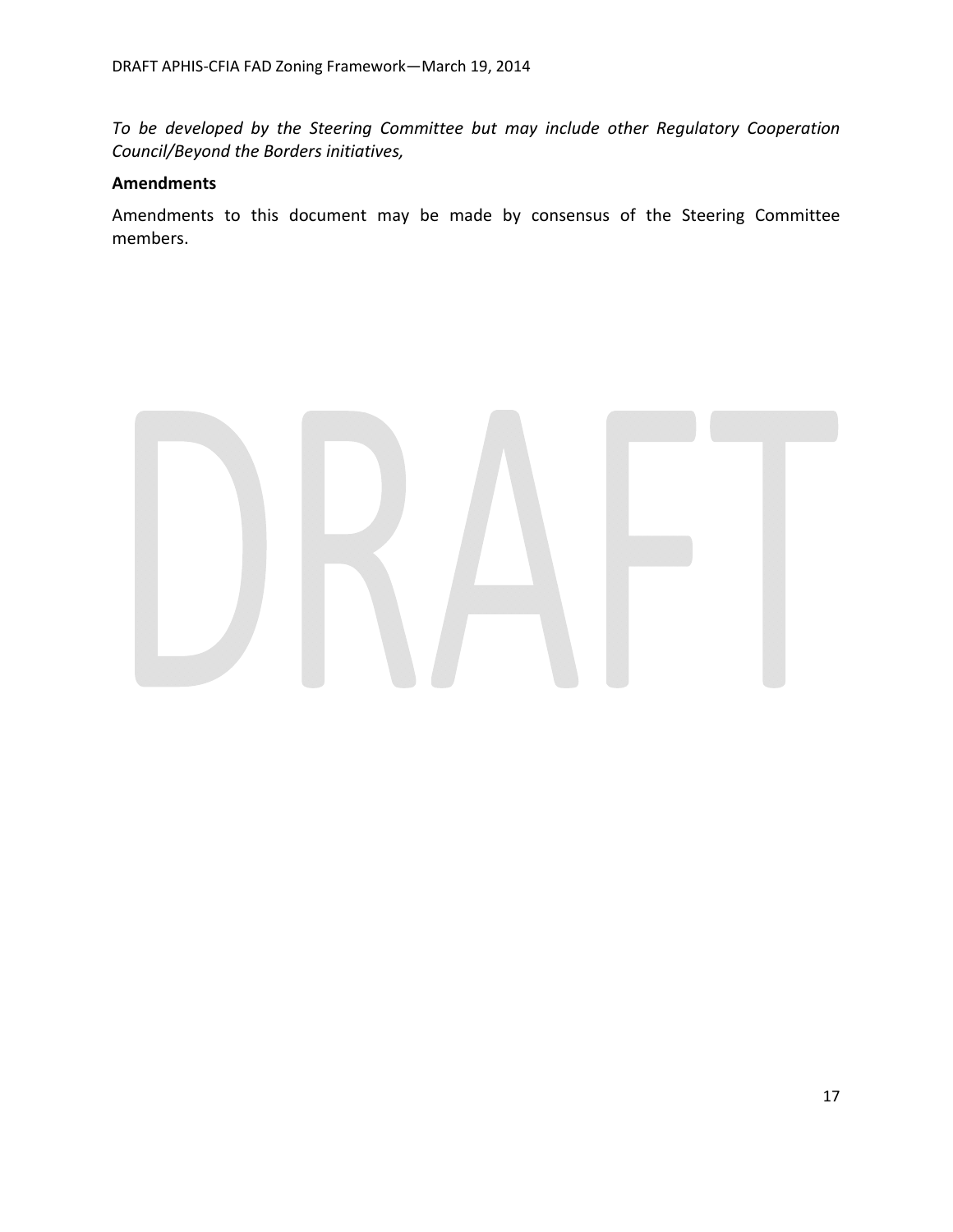## **Appendix 6: Proposed Terms of Reference—Working Group**

### **Overview**

The United States and Canada entered into an *Arrangement between the Canadian Food Inspection Agency and the United States Department of Agriculture for the Recognition of Foreign Animal Disease Control and Eradication Zones* (hereafter Arrangement) in October 2012 (*see* Appendix 1). In support of the Arrangement, a *Framework for Implementing and Maintaining the Arrangement between the CFIA and the USDA for the Recognition of Foreign Animal Disease Control and Eradication Zones* (hereafter Framework) was jointly developed by a bilateral working group. The Framework describes a governance structure that consists of a Steering Committee and a Working Group that is designed to keep the Arrangement and underlying evaluations current over time.

### **Purpose and Scope**

A Working Group will have primary responsibility for reaching out to other stakeholders to cooperatively develop the means and mindset to effectively implement the Arrangement during an HCFAD outbreak. The Working Group will be responsible for keeping the document supporting the Arrangement current, including this Framework, the evaluations, and the Arrangement itself.

### **Membership**

The Working Group is composed of individuals from CFIA and APHIS who have appropriate and complementary professional, technical, or specialist skills. This includes, but is not limited to, subject matter experts in regionalization, emergency preparedness and response, import/export, and other disciplines as required. The Steering Committee will appoint a Cochair from each Agency.

### **Responsibilities**

The Working Group is collectively responsible for:

- Regularly updating the evaluations that support the Arrangement, assessing the impact of any changes in veterinary infrastructure or emergency management procedures on zoning capability, and recommending amendments to the Arrangement to the Steering Committee as appropriate;
- Periodically reviewing this Framework and recommending amendments to the Framework to the Steering Committee as appropriate;
- Identifying projects to build knowledge of and trust in the Arrangement among stakeholders and facilitate zoning recognition during an HCFAD outbreak; and
- Establishing mechanisms to engage APHIS and CFIA with other Federal, State, Provincial, Tribal, and non‐governmental stakeholders on an ongoing basis as regards implementation of the Arrangement.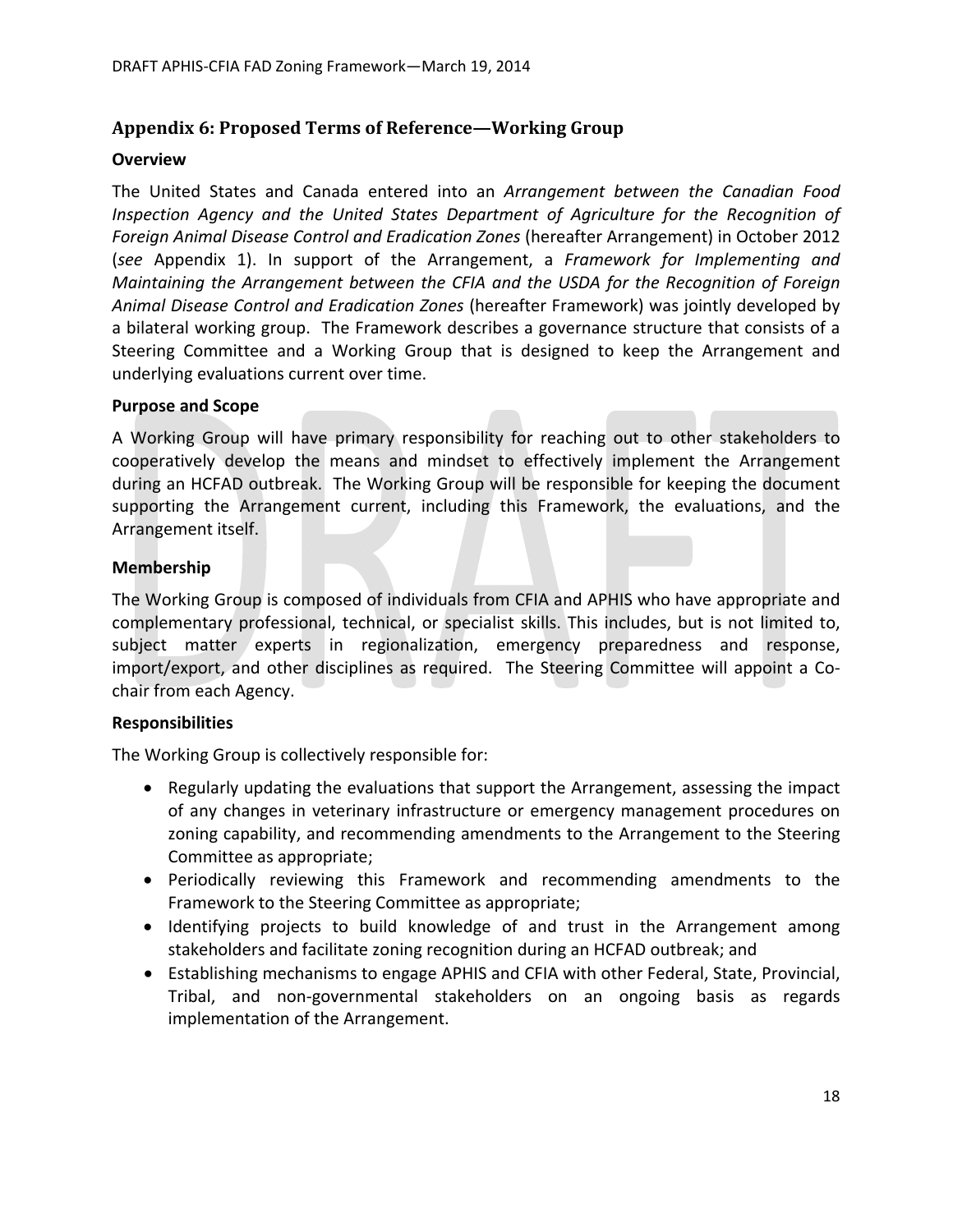The Working Group Co-chairs have the authority and responsibility to:

- Recommend potential Working Group members to the Steering Committee;
- Prepare and maintain a work plan for each project;
- Appoint ad-hoc groups to work on projects as appropriate;
- Promote stakeholder awareness of and involvement in projects;
- Deliver projects according to plan;
- Document the activities, milestones, and deliverables;
- Manage project resources;
- Produce the project deliverables for approval by the Steering Committee; and
- Prepare update reports on projects, Working Group meetings, and other activities as requested by the Steering Committee.

Additionally, the Working Group Co‐chairs will ensure that the Working Group meets at least annually to review the Arrangement and this Framework. The Co‐chairs will communicate to the Steering Committee any resulting recommendations for amendments to either document.

The co-chairs will ensure that the evaluations supporting the Arrangement are reviewed at least annually and updated as appropriate. Each co‐chair will immediately inform the other co‐chair of any changes to federal‐level veterinary infrastructure or emergency management procedures of which s/he becomes aware that could substantially impact zoning capability or the ability to implement the Arrangement (e.g., veterinary services reorganization or new response plans). The co-chairs will together determine whether to convene a meeting of the Working Group to further discuss and assess the impact of the changes.

Each co‐chair will provide a summary of other changes to federal‐level veterinary infrastructure or emergency management procedures (e.g., annual variation in staff or budget) to the other co-chair one month prior to the annual meeting of the Working Group.

The co-chairs will ensure that the Working Group meets at least annually to review existing projects and identify new projects to foster knowledge of and trust in the Arrangement.

### **Administration**

The Working Group will meet at least annually but the Co-chairs may call additional meeting to fulfill the responsibilities of the Group. The Working Group Co-chairs will provide support for Working Group conference call/meeting arrangements, developing agendas and minutes for these meetings, and managing information pertaining to Working Group functions.

### **Guidance**

- The bilateral Steering Committee will oversee the work of the Working Group.
- In Canada, guidance will be provided by the Animal Health Business Line Committee, particularly the animal health executive directors in Science, Programs and Operations.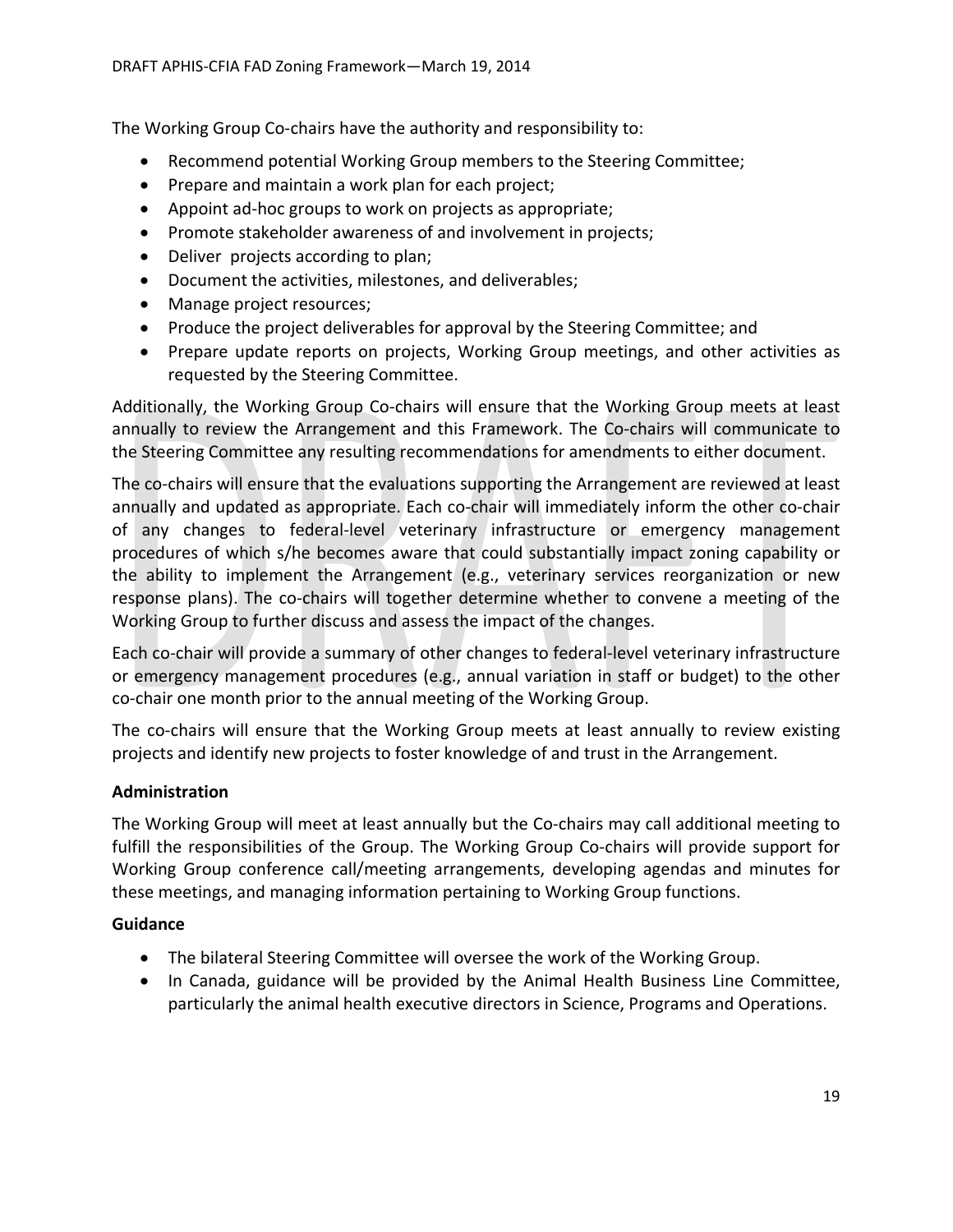• In the United States, guidance will be provided by the VS Leaders Working Group, particularly pertinent directors from the National Import Export Services and the Surveillance, Preparedness and Response Services.

### **Reporting**

• Working Group Co-chairs to report to APHIS and CFIA Co-chairs on the Steering Committee.

### **Communications**

- The Working Group will meet at the call of the Co-chairs, but at least once annually.
- Discussions and decisions will be recorded and the record made available to all Working Group members.
- The Working Group Co-chairs will communicate formal recommendations to the Steering Committee Co-chairs and others as appropriate.
- Working Group communications with other entities will be reviewed by the Working Group Co‐chairs and approved by the other members as necessary.

### **Governance**

- Decision-making in the Working Group will be by consensus.
- Tasks will be shared among the Working Group members.

### **Relationships**

- Maintain linkages with other Regulatory Cooperation Council/Beyond the Border initiatives to ensure consistency with other animal health initiatives.
- Develop and maintain engagement with other Federal, State, Provincial, Tribal, and nongovernmental stakeholders through a variety of forums.

### **Amendments**

 Amendments to this document may be made by consensus of the Working Group members.